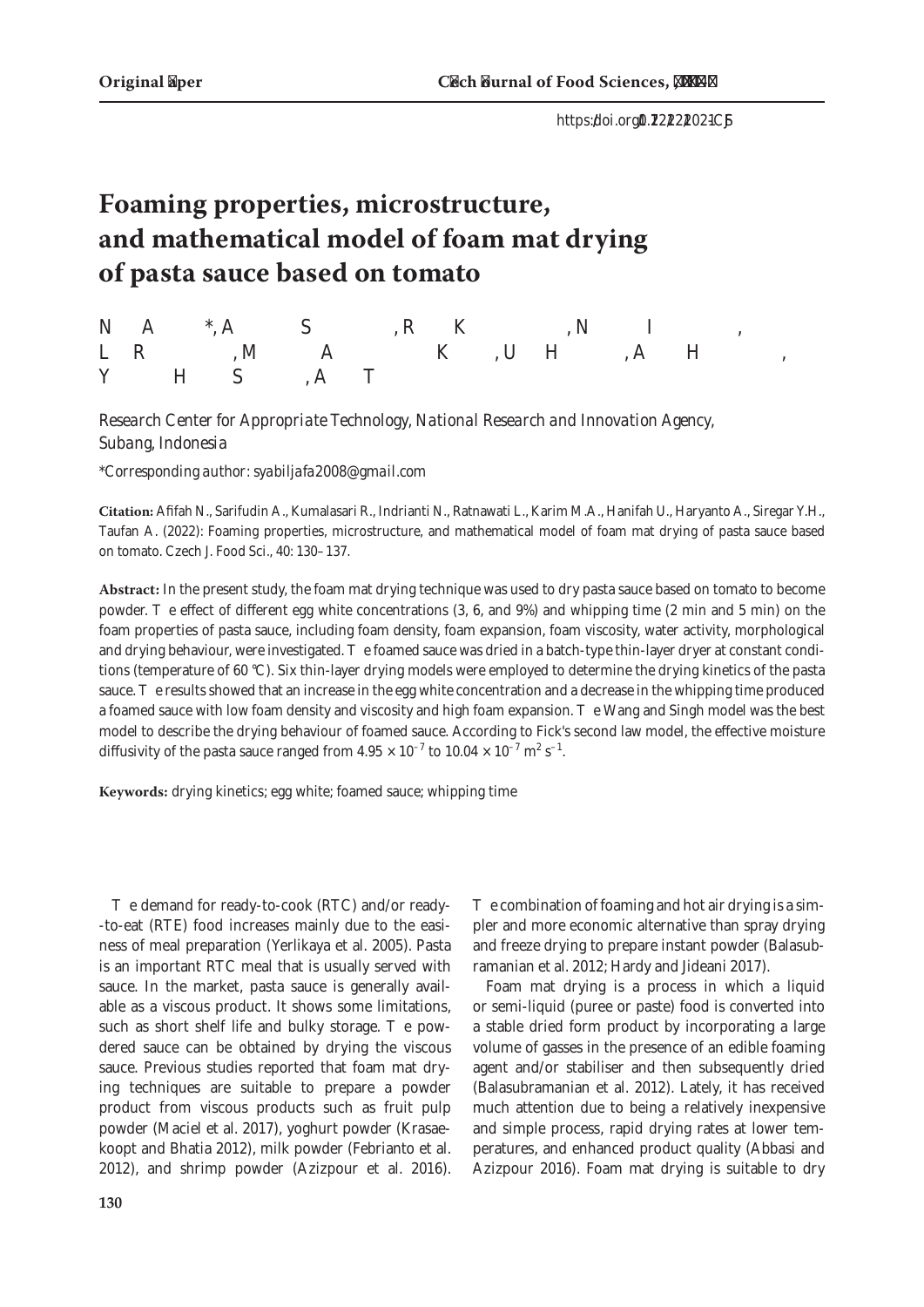viscous, sticky, heat-sensitive, and high-in-sugar food products, which are difficult to dry by other tray drying techniques (Labelle 1984). In foam mat drying, essential factors to generate stable foam are foaming agents, foam stabilisers, whipping time, and air incorporation (Balasubramanian et al. 2012). Therefore, it is important to optimise these factors to obtain stable foam.

During the drying process, it is possible to evaluate the behaviour of the solid material based on the drying kinetics. Effective mathematical models are required to obtain optimum conditions in process design, optimisation, and control. These models are needed to improve the understanding of how the drying conditions impact the food properties, minimise the number of tests required to determine optimal drying conditions, and develop efficient control strategies for the process (Erbay and Icier 2010; Mercier et al. 2015). The mathematical models that represent the behaviour of the foam mat drying process have increased the attention of various researchers (Maciel et al. 2017). The foam mat drying kinetics for food has been reported for cantaloupe pulp (Salahi et al. 2014), shrimp (Azizpour et al. 2014), pumpkin pulp (Das et al. 2015), guava pulp (Maciel et al. 2017), murici pulp (Antunes et al. 2017). Nevertheless, no drying kinetic model was found for the case of foam mat drying for the production of pasta sauce powder. Therefore, the objective of this study was to investigate the effect of different concentrations of foaming agent (egg white) and whipping times in the development of mathematical models of foam mat drying of pasta sauce.

#### **MATERIAL AND METHODS**

**Material.** Tomato paste (Zhejiang JuZhen Yuan Foodstuffs Co., China), sago starch (Javara Indigenous, Indonesia), xanthan gum (Fufeng, China), carboxymethyl cellulose (CMC) (Gunacipta Multirasa, Indonesia), sugar (Gula Putih Mataram, Indonesia), salt (Sidola, Indonesia), garlic, onion, and pepper (Gunacipta Multirasa, Indonesia), and oregano leaf powder (Hoka Jaya International, Indonesia) were used.

**Sample preparation.** The composition of pasta sauce was tomato paste (29%), sugar (9%), salt (2%), sago starch (1%), xanthan gum (1%), garlic (1%), onion (1%), pepper (0.4%), oregano leaves (0.3%), and the rest was water. All ingredients were mixed and heated (RI-302S; Rinnai, Indonesia) until a homogeneous mixture was obtained. For foam preparation, egg white was foamed in a 3-speed kitchen mixer (hand mixer HR1552; Philips, Indonesia) with a flat beater at speed setting 3 for

a specific time according to the experimental design presented in Table 1. An amount of 0.3% CMC (based on the weight of egg white) and 450 g of pasta sauce were added to foamed egg white. This mixture was then whipped at speed setting 1 for 1 min. A 150-g sample was layered on a  $40 \times 30$  cm aluminium tray with a sample thickness of  $0.16 \pm 0.02$  cm. Three trays were dried in a drying oven (UFB500; Memmert, Germany) at a constant temperature of 60  $^{\circ}$ C and air velocity of 2.7 m  $s^{-1}$  for 3 h. The trays were previously weighed (EC; CAS Co., South Korea), and the samples were weighed every 30 min during the drying process. Each treatment was repeated three times, and the sample analysis was done in duplicate.

**Determination of foam properties.** Analysis of foam properties included foam density, foam expansion, and viscosity. The foam density of foamed pasta sauce is expressed in mass per volume in  $g \text{ mL}^{-1}$ . The sample of 100 mL was carefully poured into a 100 mL measuring cylinder and weighed at ambient temperature  $(25 \pm 1 \degree C)$  (Bag and Srivastav 2011). The foam expansion volume is measured as a per cent increase in the volume of foamed sauce. It is calculated by dividing the difference between final and initial volume by initial volume (Balasubramanian et al. 2012). The viscosity of foamed sauce was measured as the viscosity of non-Newtonian fluid using a viscometer (DV-E; Brookfield, US). It was determined using the S64 spindle at 30 rpm. The moisture content of foamed pasta sauce was determined following the procedure of Association of Official Analytical Chemists (AOAC 1990). The water activity (*a<sub>w</sub>*) was measured according to the procedure described by Azizpour et al. (2016) by using a smart water activity meter HD-3A (CGoldenwell, China). The sample of 2 g was placed in the cup and  $a_w$  was measured automatically by the instrument.

**Microstructure.** A scanning electron microscope (JSM-IT300; Jeol, Japan) was used to study the micro-

Table 1. Experimental design

| Treatment       | EG<br>(%) | <b>WT</b><br>(min) |  |  |
|-----------------|-----------|--------------------|--|--|
| AT2             | 3         | $\overline{2}$     |  |  |
| AT <sub>5</sub> | 3         | 5                  |  |  |
| BT2             | 6         | 2                  |  |  |
| BT <sub>5</sub> | 6         | 5                  |  |  |
| CT <sub>2</sub> | 9         | 2                  |  |  |
| CT <sub>5</sub> | q         | 5                  |  |  |

EG – egg white concentration;  $WT -$  whipping time;  $A - EG$ 3%; B – EG 6%; C – EG 9%; T2 – WT 2 min; T5 – WT 5 min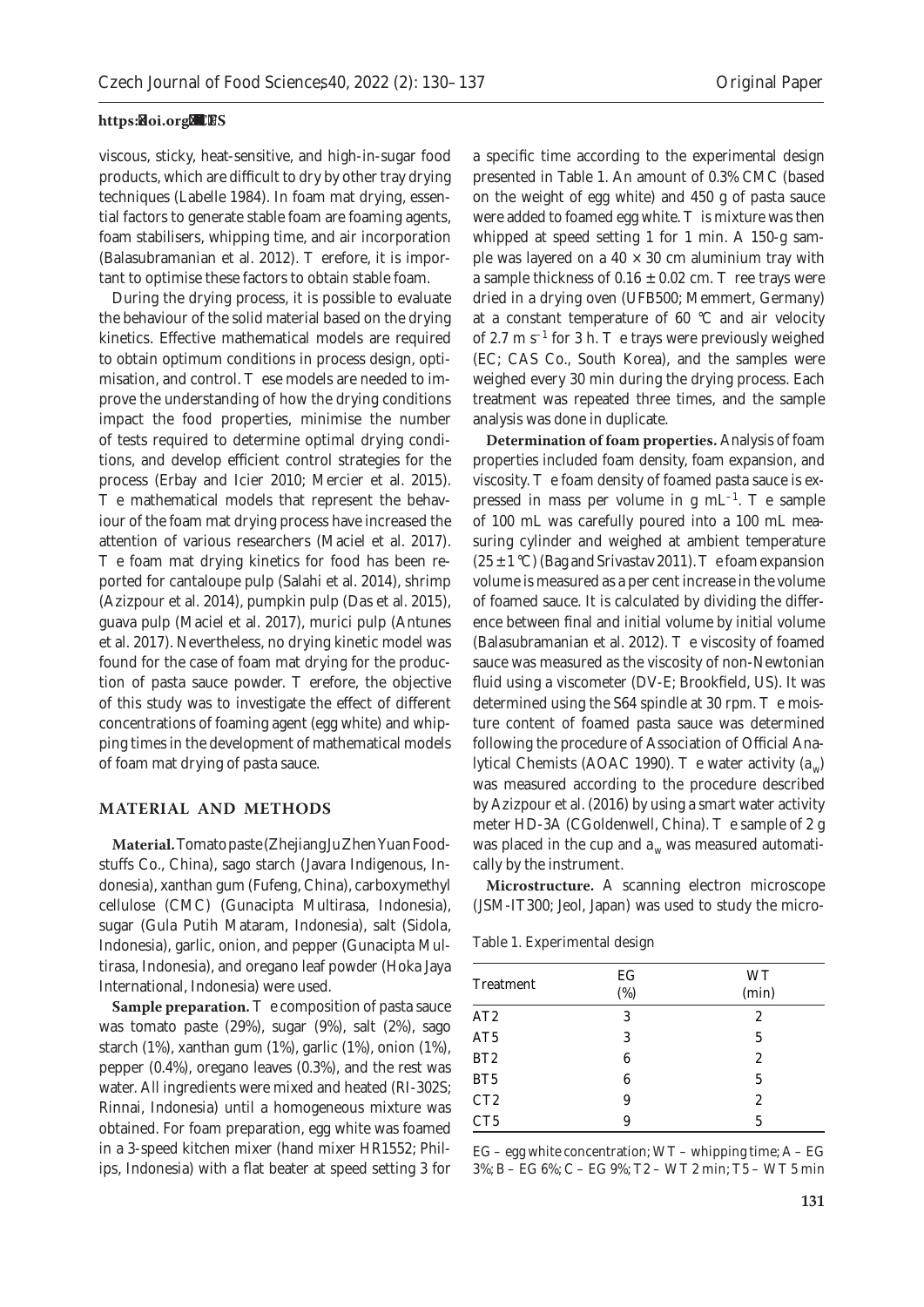structure of the samples. The micrograph of dried pasta sauce was taken at an accelerating voltage of 20 kV and magnification of 500 times. Samples were scattered on a double-sided adhesive tape attached to a circular aluminium stub and then coated with gold before observation (Salahi et al. 2014).

**Drying models.** The experimental data were fitted using six thin-layer drying models (Equations 1–6): Newton, Henderson-Pabis, Page, logarithmic, Wang and Singh, and Thompson (Erbay and Icier 2010). If the relative humidity (RH) of drying air continuously fluctuates and the  $M_e$  value is very small compared to  $M_0$  and  $M_t$  values, the  $M_e$  value can be neglected (Diamante and Munro 1993). In these models, the moisture ratio (MR) was simplified to  $M_t/M_{o}$  instead of  $(M_t - M_e)/(M_0 - M_e)$  (where:  $M_0$  – initial dry basis moisture;  $M_t$  – dry basis moisture at the study time; *Me* – dry basis moisture equilibrium).

$$
MR = \exp(-kt) \tag{1}
$$

$$
MR = a \exp(-kt) \tag{2}
$$

$$
MR = \exp(-kt^n) \tag{3}
$$

$$
MR = a \exp(-kt) + c \tag{4}
$$

$$
MR = 1 + at + bt^2 \tag{5}
$$

$$
t = a \ln(MR) + b \Big[ \ln(MR) \Big]^2 \tag{6}
$$

where:  $t - \text{time}$ ;  $k - \text{drying constant } (s^{-1})$ ;  $a, b, c, n - \text{model}$ constants (dimensionless), except for the Wang and Singh model the dimension of *a* and *b* was  $s^{-1}$  and  $s^{-2}$ , respectively.

Fick's diffusion equation for particles with slab geometry was applied to calculate effective moisture diffusivity  $(D_{\text{eff}})$ . The foamed pasta sauce spread on a tray was considered for slab geometry. The equation is expressed as follows:

$$
MR = \frac{8}{\pi^2} \exp\left(-\frac{\pi^2 D_{\text{eff}} t}{4L^2}\right) \tag{7}
$$

where:  $D_{\text{eff}}$  – effective moisture diffusivity (m<sup>2</sup> s<sup>-1</sup>); *L* – thickness of the slab (m).

SPSS 13.0 software was used to calculate the constants and coefficients of the selected models. The proce-

dure of non-linear regression based on the Levenberg- -Marquardt algorithm was applied to determine the coefficients of the kinetic parameters (Doymaz 2013). The correlation coefficient  $(R^2)$  and the root mean square error (RMSE) were determined to evaluate the fit between the model and the experimental data. Analysis of variance (ANOVA) and Duncan's test (confidence level,  $α = 0.05$ ) were performed on the obtained results in order to establish significant differences.

$$
R^{2} = 1 - \left[ \frac{\sum_{i=1}^{N} (MR_{pre, i} - MR_{\exp, i})^{2}}{\sum_{i=1}^{N} (MR_{pre} - MR_{\exp, i})^{2}} \right]
$$
(8)

$$
RMSE = \left[ \frac{1}{N} \sum_{i=1}^{N} \left( MR_{pre, i} - MR_{\exp, i} \right)^{2} \right]^{1/2}
$$
(9)

where:  $MR_{pre}$  – predicted moisture ratio;  $MR_{exp}$  – experimental moisture ratio*.*

## **RESULTS AND DISCUSSION**

**Foam properties.** The observations for foam density, foam expansion, and viscosity of foamed pasta sauce with different independent variables are presented in Table 2. Foam density is used to evaluate the whipping properties. The foam density was reduced significantly with an increase in the egg white concentration and a decrease in the whipping time. The air was incorporated into the liquid and entrapped as bubbles during the whipping process. Lower foam density indicates that more air was entrapped into the liquid. The protein of egg white reduces the surface tension, enables foam formation, and stabilises the foaming system by improving the interfacial rheology and modifying the inter-particle forces between foam bubbles (Hardy and Jideani 2017). Therefore, it leads to a decrease in foam density as the egg white concentration increases. Similar results were reported by Abbasi and Azizpour (2016) for sour cherry powder and by Falade et al. (2003) for cowpea produced by the foam mat drying method.

The results showed that the whipping time of 2 min produced foam with a lower density than that of 5 min. An increase in whipping time could probably overbeat, which leads foam to collapse. As well as in the case of a too high aeration degree, the liquid layer between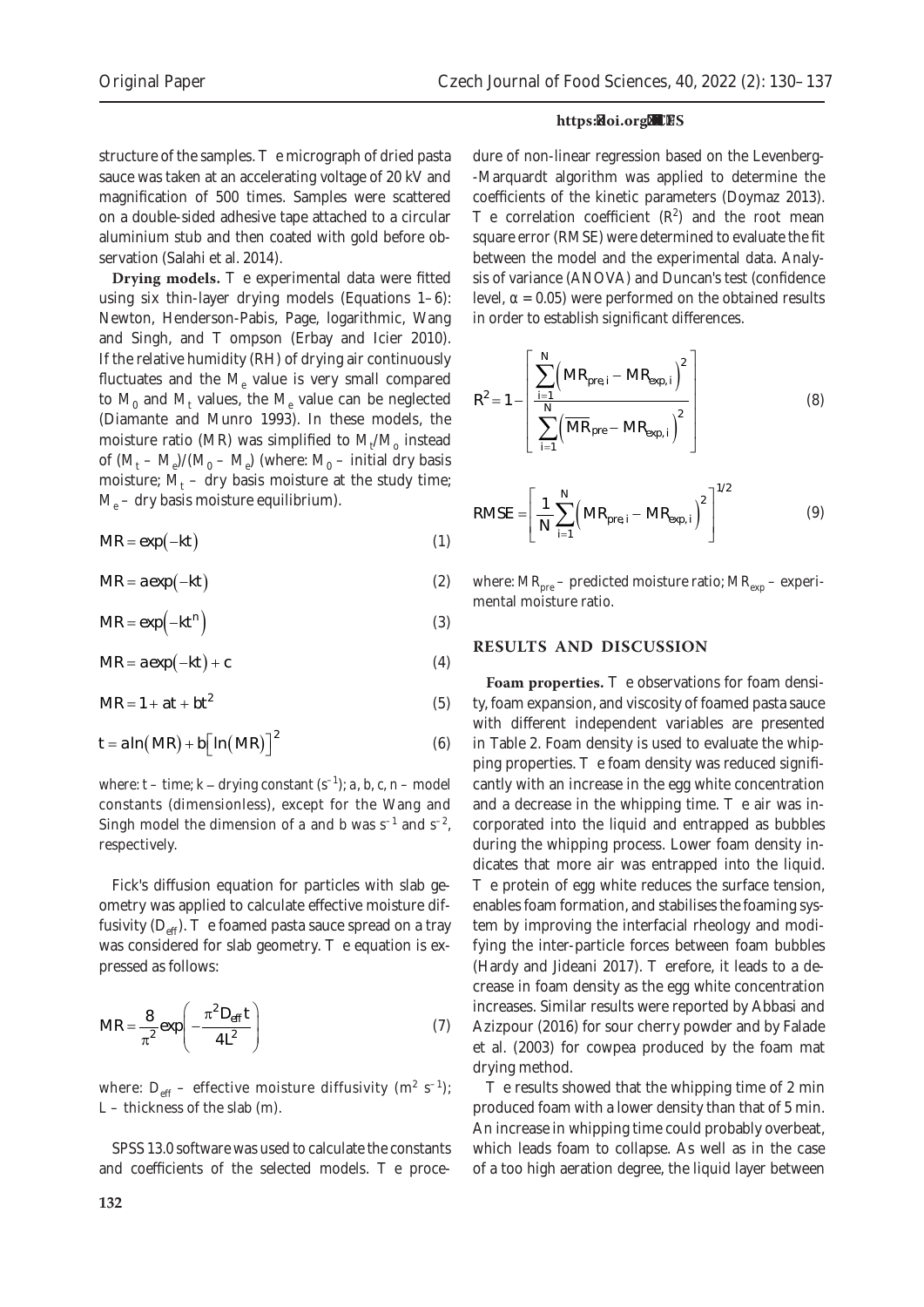| Treatment       | Foam density<br>$(g \text{ mL}^{-1})$ | Foam expansion<br>$(\%)$       | <b>Viscosity</b><br>(mPa.s)         |
|-----------------|---------------------------------------|--------------------------------|-------------------------------------|
| AT <sub>2</sub> | $0.84 \pm 0.01^d$                     | $24.16 \pm 0.61^{ab}$          | $10\,426.67 + 741.44^{\circ}$       |
| AT <sub>5</sub> | $0.87 \pm 0.01^e$                     | $18.68 \pm 1.61^a$             | $10620.00 \pm 539.26$ <sup>c</sup>  |
|                 |                                       |                                |                                     |
| BT2             | $0.78 \pm 0.01$ <sup>c</sup>          | $34.13 \pm 2.87^c$             | $9.086.67 \pm 170.10^{ab}$          |
| BT <sub>5</sub> | $0.80 \pm 0.01$ <sup>c</sup>          | $30.24 \pm 1.80$ <sup>bc</sup> | 9 746.67 $\pm$ 170.10 <sup>bc</sup> |
| CT2             | $0.66 \pm 0.01^a$                     | $53.38 \pm 2.52^{\rm d}$       | $8400.00 \pm 556.78^{\circ}$        |
| CT <sub>5</sub> | $0.71 \pm 0.01^{\rm b}$               | $52.03 \pm 1.99$ <sup>d</sup>  | $8950.00 \pm 816.88$ <sup>ab</sup>  |

Table 2. Foam properties of foamed pasta sauce (mean  $\pm$  SD; *n* = 3)

a<sup>-e</sup>different letters within columns indicate statistically significant differences (*P* < 0.05); SD – standard deviation; A – egg white concentration (EG)  $3\%$ ; B – EG  $6\%$ ; C – EG  $9\%$ ; T2 – whipping time (WT) 2 min; T5 – WT 5 min

the foam bubbles is getting thinner, and the mechanical deformation can cause the bubble wall structure to rupture (Falade et al. 2003). This study is in line with studies conducted by Falade et al. (2003) and Bag and Srivastav (2011).

The foam expansion volume indicates the amount of air incorporated into the sauce during foaming (Asokapandian et al. 2015). The rise in the egg white concentration resulted in a significant increase in expansion volume. It is related to the decrease in surface tension which triggers more air trapped in the foam. However, the increasing whipping time tended to decrease the expansion volume. Extension of the whipping time could lead to the rupture of formed foam.

Data showed that the whipping time did not give to the foamed pasta sauce significantly different viscosity. On the other hand, 9% egg white resulted in significantly lower viscosity than 3% egg white. Asokapandian et al. (2015) stated that incorporating CMC as a foam stabiliser improved the foam stability. CMC will stabilise the foam by increasing viscosity, and at higher concentrations, the solution becomes too viscous (Balasubramanian et al. 2012). At a lower egg white concentration, the CMC portion in the foam solution increased, resulting in a thicker foamed pasta sauce. Sadahira et al. (2016) noted that a lower ratio of egg white resulted in lower foam expansion as indicated by a decrease in the air bubble formation and in more viscous solution.

**Drying behaviour.** Figure 1 presents the drying curve of the foam layer of pasta sauce at different egg white concentrations and whipping times. The curve demonstrates a drying process characterised by a gradual



Figures 1. Drying curve of foamed pasta sauce at (A) WT 2 min and (B) WT 5 min WT – whipping time;  $A - egg$  white concentration (EG) 3%;  $B - EG$  6%;  $C - EG$  9%; T2 – WT 2 min; T5 – WT 5 min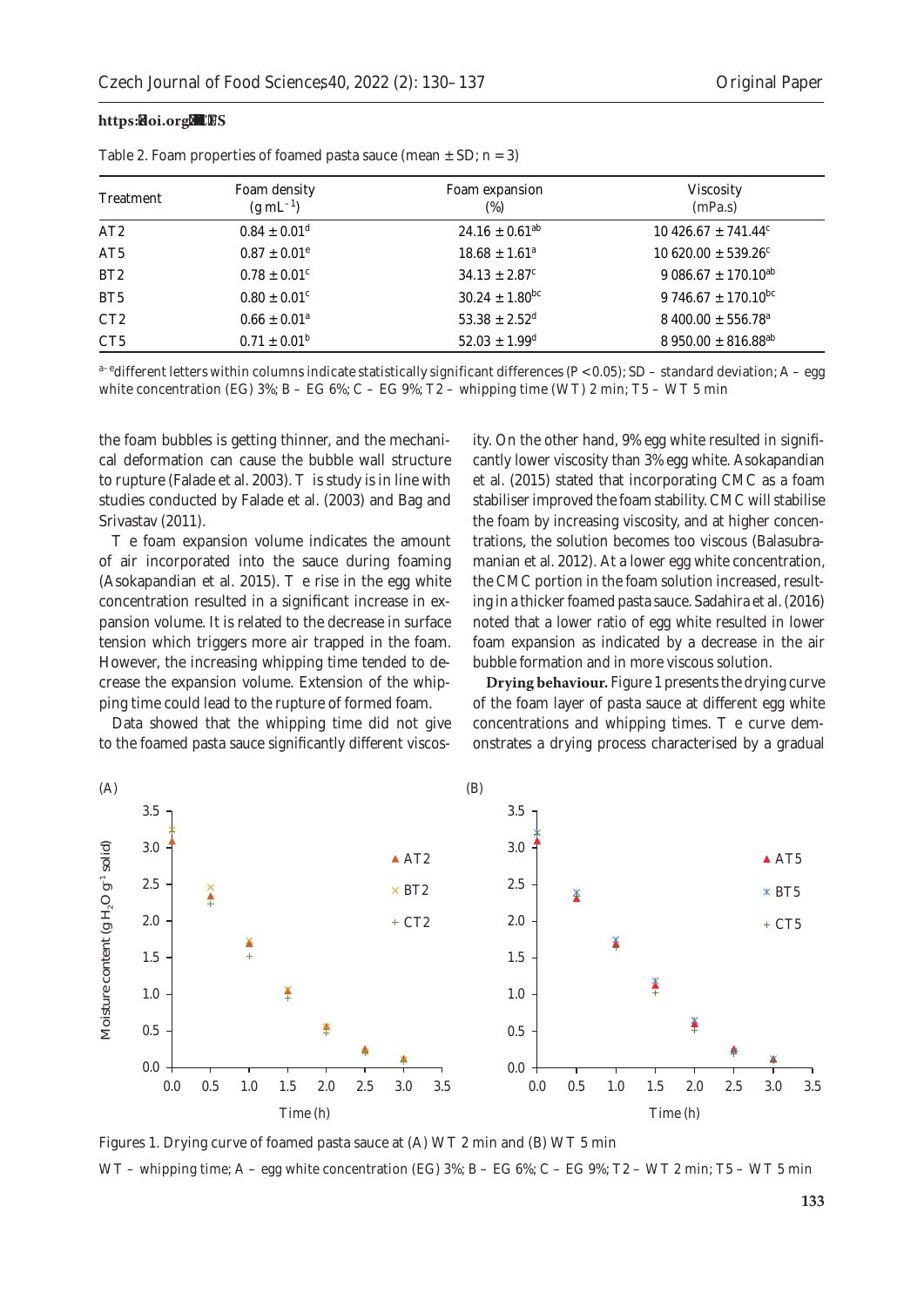

Figure 2. The water activity curve of foamed pasta sauce  $A - egg$  white concentration (EG) 3%; B – EG 6%; C – EG 9%; T2 – whipping time (WT) 2 min; T5 – WT 5 min

decrease in moisture content over the drying process. The drying process in various treatments could be considered as a falling rate period. The increase in the egg white concentration tended to increase the drying rate of foamed pasta sauce as indicated by a low moisture content value of the sample.

The initial moisture content of pasta sauce ranged from 75.52% to 76.30% while the final moisture content after the drying process for 3 h ranged from 7.45% to 10.56%. The water activity values of pasta sauce during the drying process are presented in Figure 2. The figure shows the same trend of decreasing moisture content for all treatments. According to Mishra et al. (2017), the lower the moisture content, the lower the water activity even though the moisture content and water activity are not directly proportional. Pasta

#### https://doi.org/10.17221/221/2021-CJFS

sauces had initial  $a_w$  ranging from 0.90 to 0.93. During the drying process, the  $a_w$  value of the sample decreased, then 3 h of drying resulted in dry pasta sauce with  $a_w$  values ranging from 0.34 to 0.37. These results indicated that the  $a_w$  value for all treatments was below the critical  $a_w$  value. For most food, the critical point of safe food is below 0.6–0.7, in which no microorganisms show the ability to grow (Bonazzi and Dumoulin 2011). In addition, they suggested that the main objective of drying is to decrease the water activity (*a<sub>w</sub>*) of various perishable materials to values less than 0.5 to enable their storage at ambient temperature.

The MR data obtained from the foam mat drying of pasta sauce at different egg white concentrations and whipping times were fitted into thin layer drying models (Equations 1–6). The correlation coefficient and RMSE values for each drying model are presented in Table 3. Based on the statistical analysis, all models showed high  $R^2$  values of more than 0.95 except for the Newton model. Among the models, the Wang and Singh model exhibited the highest value of  $R^2$  and the lowest value of RMSE, agreeing with Das et al. (2015) in the drying of pumpkin pulp. The model had  $R^2$  and RMSE values of 0.998–0.999 and 0.027–0.068, respectively.

Constants and coefficients of the Wang and Singh model are presented in Table 4. Data showed that the rise in egg white concentration leads to a reduction in the parameter '*a*' and an increase in the parameter '*b*'. On the other hand, the increase in whipping time resulted in the opposite results.

The effective moisture diffusivity  $(D_{\text{eff}})$  values are presented in Table 4. It can be seen that the effective diffusivity of foamed pasta sauce increased as the percentage of egg white concentration increased and the whipping time decreased. The effective diffusivity of CT2 and CT5  $\overline{C}$  – egg white concentration of 9%; T2, T5 – whipping time 2 min and 5 min, respective-

| Table 3. Statistical results of the models |
|--------------------------------------------|
|--------------------------------------------|

| Treatment       | Newton |       | Henderson Pabis |             | Page  |       | Logarithmic |             | Wang and Singh |             | Thompson |       |
|-----------------|--------|-------|-----------------|-------------|-------|-------|-------------|-------------|----------------|-------------|----------|-------|
|                 | $R^2$  | RMSE  | $R^2$           | <b>RMSE</b> | $R^2$ | RMSE  | $R^2$       | <b>RMSE</b> | $R^2$          | <b>RMSE</b> | $R^2$    | RMSE  |
| AT2             | 0.748  | 0.062 | 0.976           | 0.058       | 0.998 | 0.033 | 0.995       | 0.036       | 0.998          | 0.033       | 0.992    | 0.161 |
| AT <sub>5</sub> | 0.736  | 0.058 | 0.977           | 0.055       | 0.995 | 0.031 | 0.997       | 0.029       | 0.999          | 0.027       | 0.992    | 0.139 |
| BT <sub>2</sub> | 0.770  | 0.068 | 0.974           | 0.065       | 0.998 | 0.041 | 0.996       | 0.044       | 0.998          | 0.042       | 0.989    | 0.204 |
| BT <sub>5</sub> | 0.735  | 0.060 | 0.974           | 0.057       | 0.994 | 0.034 | 0.997       | 0.030       | 0.998          | 0.028       | 0.989    | 0.155 |
| CT2             | 0.853  | 0.076 | 0.987           | 0.075       | 0.997 | 0.069 | 0.999       | 0.068       | 0.999          | 0.068       | 0.996    | 0.266 |
| CT <sub>5</sub> | 0.797  | 0.070 | 0.978           | 0.068       | 0.997 | 0.051 | 0.997       | 0.051       | 0.999          | 0.050       | 0.990    | 0.229 |

RMSE – root mean square error; A – egg white concentration (EG)  $3\%$ ; B – EG 6%; C – EG 9%; T2 – whipping time (WT) 2 min; T5 – WT 5 min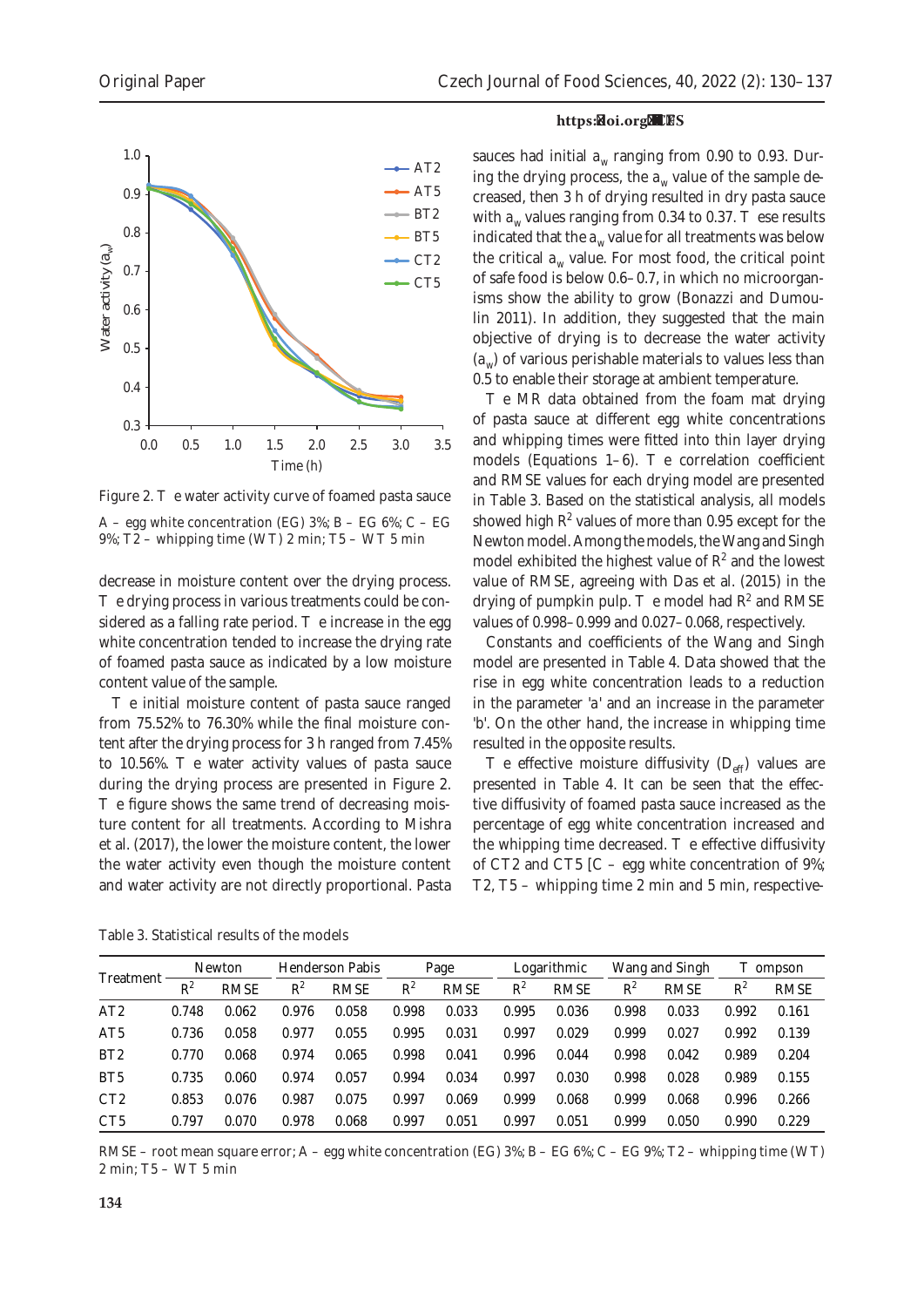| Table 4. Constants of the Wang and Singh model and |  |  |  |
|----------------------------------------------------|--|--|--|
| effective diffusivity for foamed pasta sauce       |  |  |  |

| Treatment       | Constants of Wang<br>and Singh model |                      | Effective diffusivity<br>$(m^2 s^{-1})$ |
|-----------------|--------------------------------------|----------------------|-----------------------------------------|
|                 | a                                    | h                    |                                         |
| AT2             | $-0.549$ <sup>a</sup>                | $0.075^{\rm a}$      | $5.485E - 07^{ab}$                      |
| AT5             | $-0.537$ <sup>a</sup>                | $0.071$ <sup>a</sup> | $4.954E - 07a$                          |
| BT2             | $-0.561$ <sup>a</sup>                | $0.078^{a}$          | $6.538E - 07^{ab}$                      |
| BT <sub>5</sub> | $-0.532$ <sup>a</sup>                | 0.069 <sup>a</sup>   | $5.963E - 07^{ab}$                      |
| CT2             | $-0.628$ <sup>a</sup>                | 0.101 <sup>a</sup>   | $1.004E - 06c$                          |
| CT5             | $-0.582$ <sup>a</sup>                | $0.085^{\rm a}$      | $8.386E - 07$ <sup>bc</sup>             |

a-cdifferent letters within columns indicate statistically significant differences ( $P < 0.05$ ); A – egg white concentration (EG) 3%; B – EG 6%; C – EG 9%; T2 – whipping time (WT) 2 min; T5 – WT 5 min; *a, b* – model constants

ly] was significantly higher than that of AT5  $(A - \text{egg})$ white concentration of 3%; T5 – whipping time 5 min). The concentration of egg white exhibited a greater influence on the drying process, as indicated by their diffusion coefficient values.

**Microstructure.** Microstructures of foamed pasta sauce are presented in Figure 3. It revealed that the mat structure was uniform at the AT5 treatment. Nonetheless, the uniformity decreased, especially with increasing egg white concentration. This figure indicates that there were cavities in their structure. Franco et al. (2016) explained that these cavities were probably caused by the space left by the air bubbles contained in the yacon foams, contributing to their porosity. Higher portions of cavities arise from an increase of egg white concentration which accelerates the drying process.



Figure 3. Scanning electron micrographs of dried foam mat sauce – (A) AT2, (B) AT5, (C) BT5, and (D) CT5 A – egg white concentration (EG)  $3\%$ ; B – EG  $6\%$ ; C – EG  $9\%$ ; T2 – whipping time (WT) 2 min; T5 – WT 5 min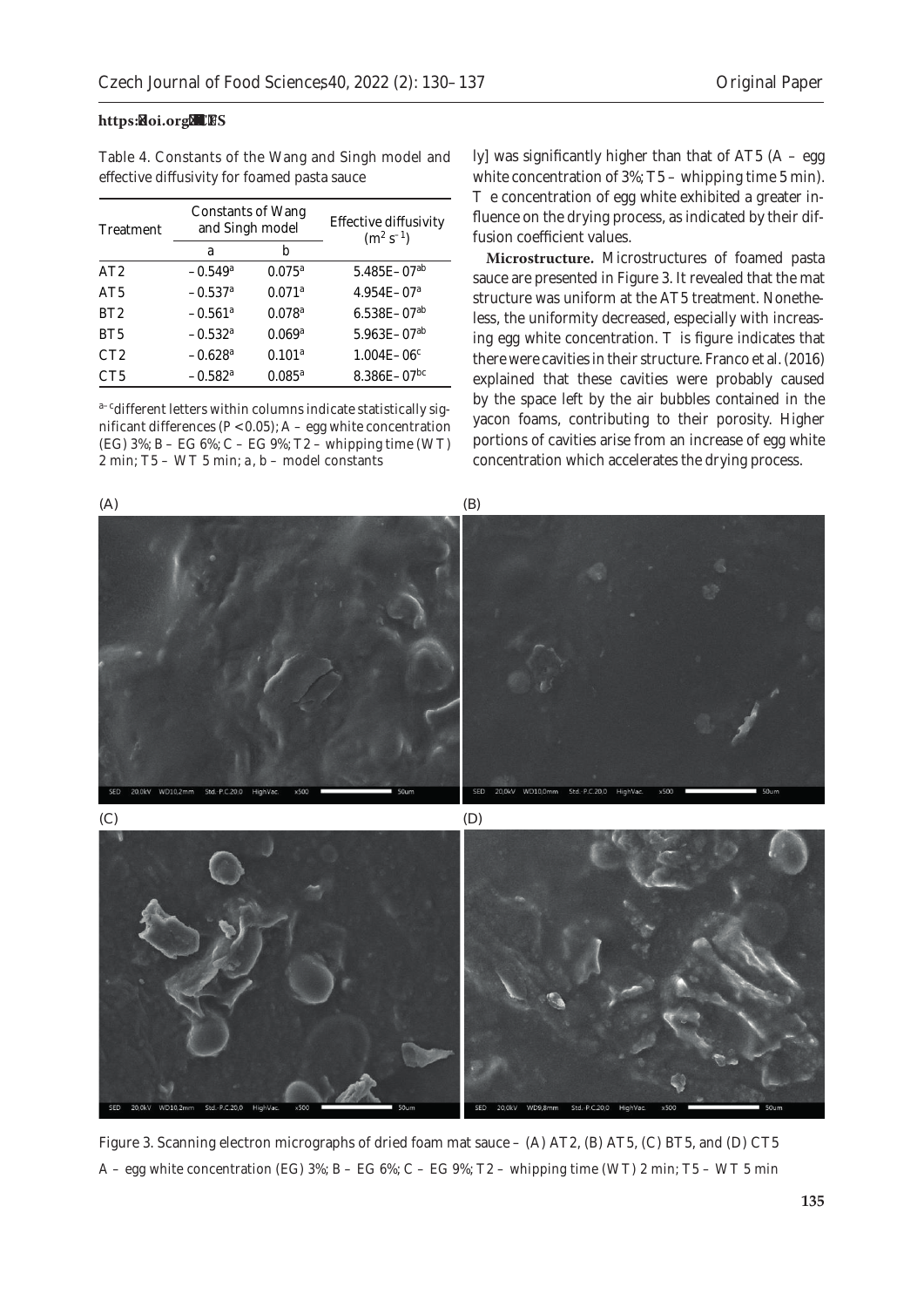# **CONCLUSION**

During the drying of foamed pasta sauce, the higher concentration of egg white yielded lower foam density and viscosity of foamed pasta sauce, but it increased the foam expansion of the sample. The whipping time of 2 min produced the foamed pasta sauce with better foaming properties than those produced by the whipping time of 5 min. The foam mat drying study revealed that with the increase in egg white concentration and the decrease in whipping time, the drying rate and the effective diffusivity values increased. The Wang and Singh model was found to be the best model providing the highest  $R^2$  and the lowest RMSE at all drying treatments. Cavities were formed when the egg white concentration was increased.

**Acknowledgement**. Authors acknowledged the Research Unit for Clean Technology, Indonesian Institute of Sciences for providing scanning electron microscope (SEM) analysis.

# **REFERENCES**

- Abbasi E., Azizpour M. (2016): Evaluation of physicochemical properties of foam mat dried sour cherry powder. LWT – Food Science and Technology, 68: 105–110.
- Antunes A.M., Evangelista Z.R., Santos M.M. (2017): Mathematical modeling of the pulp drying curves murici (*Byrsonima crassifolia*): The foam layer drying. African Journal of Agricultural Research, 12: 1547–1551.
- AOAC (1990): Official Methods of Analysis. 15<sup>th</sup> Ed. Washington, D.C., US, Association of Official Analytical Chemists, Inc.: 834.
- Asokapandian S., Venkatachalam S., Swamy G.J., Kuppusamy K. (2015): Optimation of foaming properties and foam mat drying of muskmelon using soy protein. Journal of Food Process Engineering, 39: 692–701.
- Azizpour M., Mohebbi M., Khodaparast M.H.H. (2016): Effects of foam-mat drying temperature on physico- -chemical and microstructural properties of shrimp powder. Innovative Food Science and Emerging Technologies, 34: 122–126.
- Azizpour M., Mohebbi M., Khodaparast M.H.H., Varidi M. (2014): Optimization of foaming parameters and investigating the effects of drying temperature on the foam-mat drying of shrimp (*Penaeus indicus*). Drying Technology: An International Journal, 32: 374–384.
- Bag S.K., Srivastav P.P. (2011): Optimization of process parameters for foaming of bael (*Aegle marmelos* L.) fruit pulp. Food Bioprocess Technology, 4: 1450–1458.
- Balasubramanian S., Paridhi G., Bosco J.D., Kadam D.M. (2012): Optimization of process conditions for the development of tomato foam by Box-Behnken design. Food and Nutrition Sciences, 3: 925–930.
- Bonazzi C., Dumoulin E. (2011): Quality changes in food materials as influenced by drying processes. Modern Drying Technology, 3: 1–20.
- Das S., Banerjee S., Pal J. (2015): Mathematical modeling of foam-mat dried pumpkin pulp. International Journal of Food and Nutritional Sciences, 4: 50–55.
- Diamante L.M., Munro P.A. (1993): Mathematical modelling of thin layer solar drying of sweet potato slices. Solar Energy, 51: 271–276.
- Doymaz I. (2013): Determination of infrared drying characteristics and modelling of drying behaviour of carrot pomace. Journal of Agricultural Sciences, 19: 44–53.
- Erbay Z., Icier F. (2010): A review of thin layer drying of foods: Theory, modeling, and experimental results. Critical Reviews in Food Science and Nutrition, 50: 441–464.
- Falade K.O., Adeyanju K.I., Uzo-Peters P.I. (2003): Foam- -mat drying of cowpea (*Vigna unguiculata*) using glyceryl monostearate and egg albumin as foaming agents. Europe Food Research Technology, 217: 486–491.
- Febrianto A., Kumalaningsih S., Aswari A.W. (2012): Process engineering of drying milk powder with foam mat drying method, a study of the effect of the concentration and types of Filler. Journal of Basic and Applied Scientific Research, 2: 3588–3592.
- Franco T.S., Parusello C.A., Ellendersen L.N., Mason M.L. (2016): Effects of foam mat drying on physicochemical and microstructural properties of yacon juice powder. LWT – Food Science and Technology, 66: 503–513.
- Hardy Z., Jideani V.A. (2017): Foam-mat drying technology: A review. Critical Reviews in Food Science and Nutrition, 57: 2560–2570.
- Krasaekoopt W., Bhatia S. (2012): Production of yogurt powder using foam-mat drying. AU Journal of Technology, 15: 166–171.
- Labelle R.L. (1984): Principles of foam mat drying. Journal Food Technology, 20: 89–91.
- Maciel R.M.G., Afonso M.R.A., Costa J.M.C., Severo L.S., de Lima N.D. (2017): Mathematical modeling of the foam-mat drying curves of guava pulp. Revista Brasileira de Engenharia Agricola e Ambiental, 21: 721–725.
- Mercier S., Mondor M., Moresoli C., Villeneuve S., Marcos B. (2015): Drying of durum wheat pasta and enriched pasta: A review of modeling ppproaches. Critical Reviews in Food Science and Nutrition, 56: 1146–1168.
- Mishra B., Mishra J., Pati P. K., Rath P. K. (2017): Dehydrated meat products: A review. International Journal of Livestock Research, 7: 10–22.